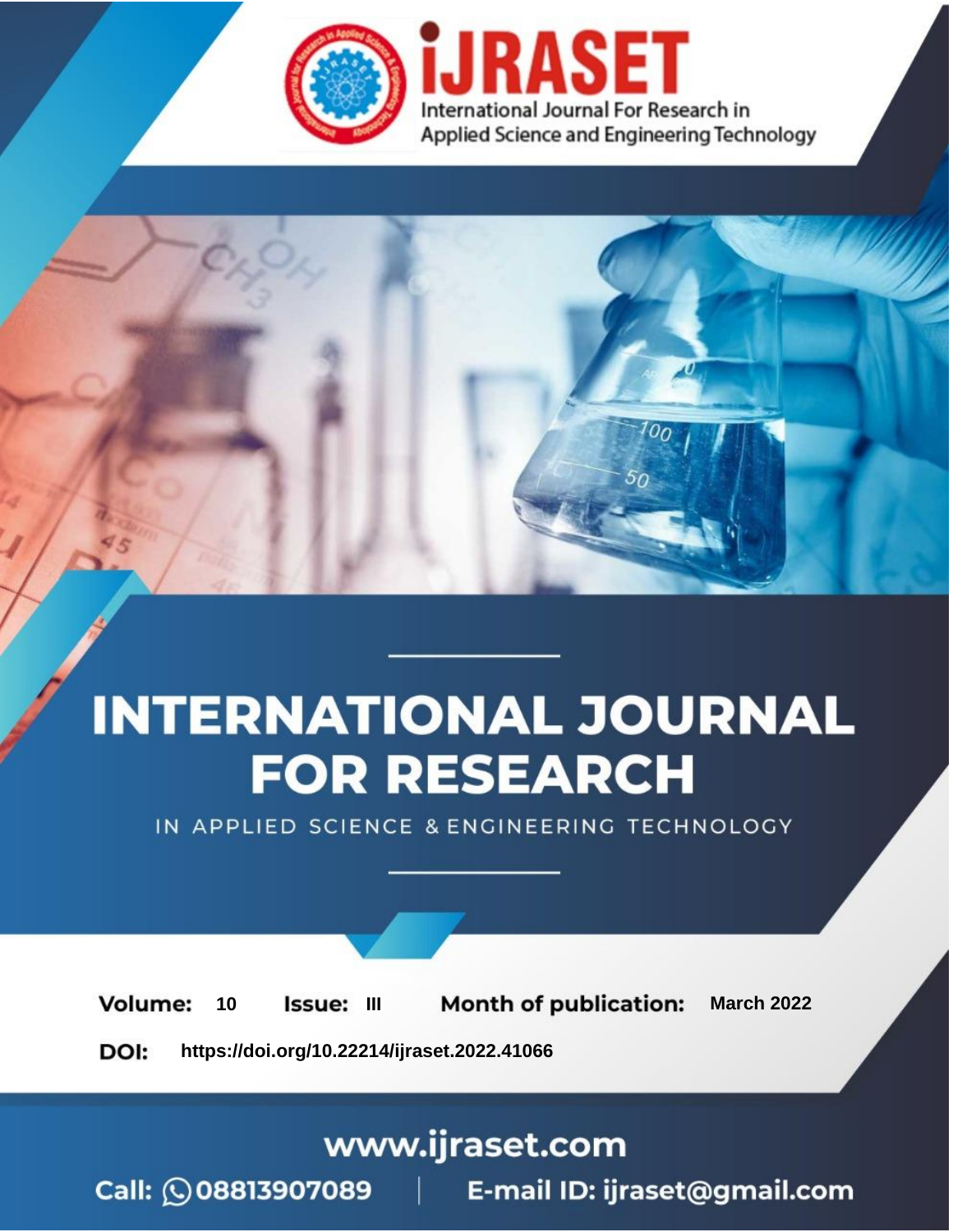

### **Literature Review on Internet Based Tracking System**

Ankush Rathod<sup>1</sup>, Shaina Sheikh<sup>2</sup>, Sanketi Musholkar<sup>3</sup>, Prof. Mrunali L. Vaidya<sup>4</sup> *1, 2, 3,Student, <sup>4</sup>Professor, Dept. of Computer Science & Engg., Agnihotri College of Engg., Nagthana, Wardha, India*

*Abstract: This analysis is based on the bus tracking system. The main intention of this work is to create an Internet-Based Tracking web application that would be able to track Nagpur buses more precisely and efficiently than present bus-tracking systems. We got the motivation for our research paper by observing how much precious time the public living in Nagpur wastes by just waiting for the bus on their particular route.* 

*There is also a lack of information for the buses that are traveling on their particular route for the public who have already missed their particular bus.* 

*The current generation is very technology-oriented and requires time-to-time updates via the internet. So, they can know the exact location of buses. This system will help to know the location of a bus without using GPS, bus schedules (i.e., according to timing), and also give information on routes and bus status. This technology will be very helpful for outsiders, college students, the local people of the city, and employees.*

#### **I. INTRODUCTION**

Among all the public transportation services, the bus service is the most commonly used by the public. Especially in a busy town or city, the bus is the easiest, most convenient, and cheapest form of transportation. Bus users do not know the exact arrival time of a bus, but only the scheduled arrival time. Compared to train or flight transportation systems, bus transportation services do not have a proper system to track all buses' positions and their actual arrival times at every bus stop. The current generation is very technologyoriented and requires time-to-time updates via the internet, so they can know the exact location of buses. This system will help to know the location of a bus without using GPS, bus schedules (i.e. according to timing), and also give information on routes and bus status. This technology will be very helpful for outsiders, college students, and the local people of the city and employees.

#### **II. LITERATURE SURVEY**

- *1)* Noppadol Chadil, Apirak Russameesawang, and Keeratiwintakorn, "Real-Time Tracking Management System Using GPS, GPRS, and Google Earth," IEEE 5th International Conference on Electrical Engineering/Electronics, Vol. 1, pp. 393–396, 2008. Here, author Noppadol Chadil Apirak Russameesawang, Phongsak Keeratiwintakorn discussed the GPS The global positioning system is a tracking system that consists of a network of various satellites that repeatedly send radio signals of short pulses to GPS receivers. When a GPS receiver receives the signal from the combination of various satellites, it uses a triangular technique [1] to compute latitude, longitude, and altitude position.
- *2)* El Gouhary, Amany, Richard Wells–Richard and Anthony Thatcher, GPS Track System, 2006. Web servers are used to receive and interpret the data received from the GPS devices, and it is further stored in a mySQL database [2]. This will serve a dynamic web page which will take input from the database for the current position and previous position and will place them on top of an estimated current position and previous position on a suitable map from an online database.
- *3)* Mohammad Zahaby, Pravesh Gaonjur, and Sahar Farajian, "Location Tracking in GPS using Kalman Filter through SMS", IEEE EUROCON, pp. 1707-1711, 2009. The area suitable for traveling by bus is depicted by the 1' pixel and the remaining is represented by the 0' pixel [4]. Once the output of the measurement (naturally set with some amount of error, accepting other noises) is perceived, these estimated observations are revised using a weighted average, with more weight being given to estimates with higher accuracy [4].
- *4)* Authors M. A. Hannan, A. M. Musapha, A. Hussain, and H. Basri have implemented the system for Intelligent Bus Monitoring and Management System. The projected system uses artificial intelligence with the help of an RFID module, which is used in organizing to reduce the amount of manual work required in the bus management and monitoring system. RFID is used to track a bus when it cross the bus stop. Hence, the accurate location of the bus is not revealed; only an estimated location is revealed based on the bus stops. In today's world, correctness is very important, and hence this was the restriction on this project.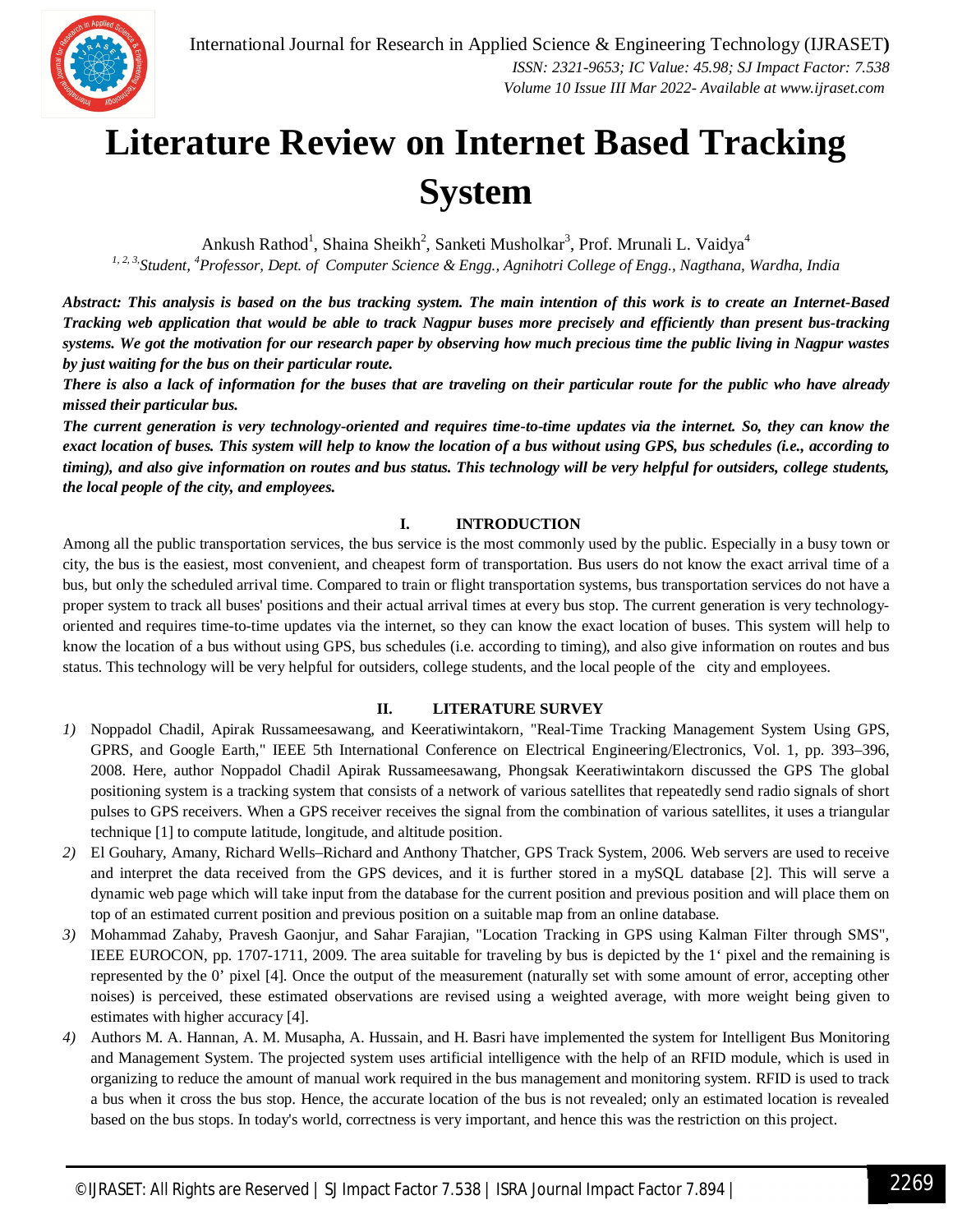

International Journal for Research in Applied Science & Engineering Technology (IJRASET**)**  *ISSN: 2321-9653; IC Value: 45.98; SJ Impact Factor: 7.538 Volume 10 Issue III Mar 2022- Available at www.ijraset.com*

- *5)* Süleyman Eken, Ahmet Sayar, "A Smart Bus Tracking System based on location-alert service and QR code" [6],In this paper, in the bus tracking system, any passenger with a Smartphone can check the estimated bus position at.At the bus station, the QR code is placed at the bus station to see the current location of the bus. The errors in this project.The user had to actually be present at the bus stop to check the QR code
- *6)* A. Deebika Shree, J. Anusuya, and S. Malathy, "Real Time Bus Track and Location Update System" [2], The public transportation system plays a main role in every phase of life. It is exerting a vast force on the economic development of the country. Tracking, monitoring, scheduling, and vigilance services are the most important challenges facing this system. Currently, the major services of this system are operated physically, which means their estimates are denied to people. The purpose of the project is to automate the services of public transport buses by providing them with real-time track experience. These buses will have RFID tags, and RFID readers will be located at each bus stand. Ardino acts as the central regulator for this system. The GSM module will be used to send track mail to authorized persons for continuous monitoring. GPS is used to find buses. Users will get information on bus trackers through the IoT. Information from RFID readers for data processing is regularly simplified on Arduino. Process data is sent to the cloud, which acts as an interface between the user and the system.

#### **III. PROBLEM DEFINITION**

Possessing your own transportation has become more common nowadays. The number of vehicles on the road keeps on increasing, and most of us are eager to own a personal vehicle so we can go anywhere without limitation. The existence of buses has reduced road traffic, and taking a bus is a good way to start to inculcate the carpooling value. Besides, it provides low-cost transportation which means to the low-income family for travel to another destination. The main drawback of traveling by bus is the inconsistent arrival time, which may be due to unforeseen circumstances. Even when we know the bus schedule well, there are a number of reasons why that bus may not arrive as expected.

- *A.* Traffic congestions
- *B.* Heavy downpour
- *C.* Bus breakdowns

There is a dangerous situation when students wait at the bus stop. Due to delay or missed bus, student needs to wait a long time in the bus stop. At the same time, the student might become robbery targets. The expected arrival time is calculated based on the average travel period between two bus stops.

#### **IV. PROPOSED SYSTEM**

The proposed bus tracking system will be able to provide bus users with a real-time platform to check on updated bus information, for example, bus arrival or departure time. This system can update the current location of the bus with the help of a bus conductor or bus driver by just clicking on their current bus stop without using GPS. Besides this, our system is also able to decrease the workload for the bus management team and supply an instant platform to update the latest and perfect bus traffic information to bus users. This system also includes the number of police officers for women's safety and gives feedback about the bus management system.



Fig 1.1: System Flowchart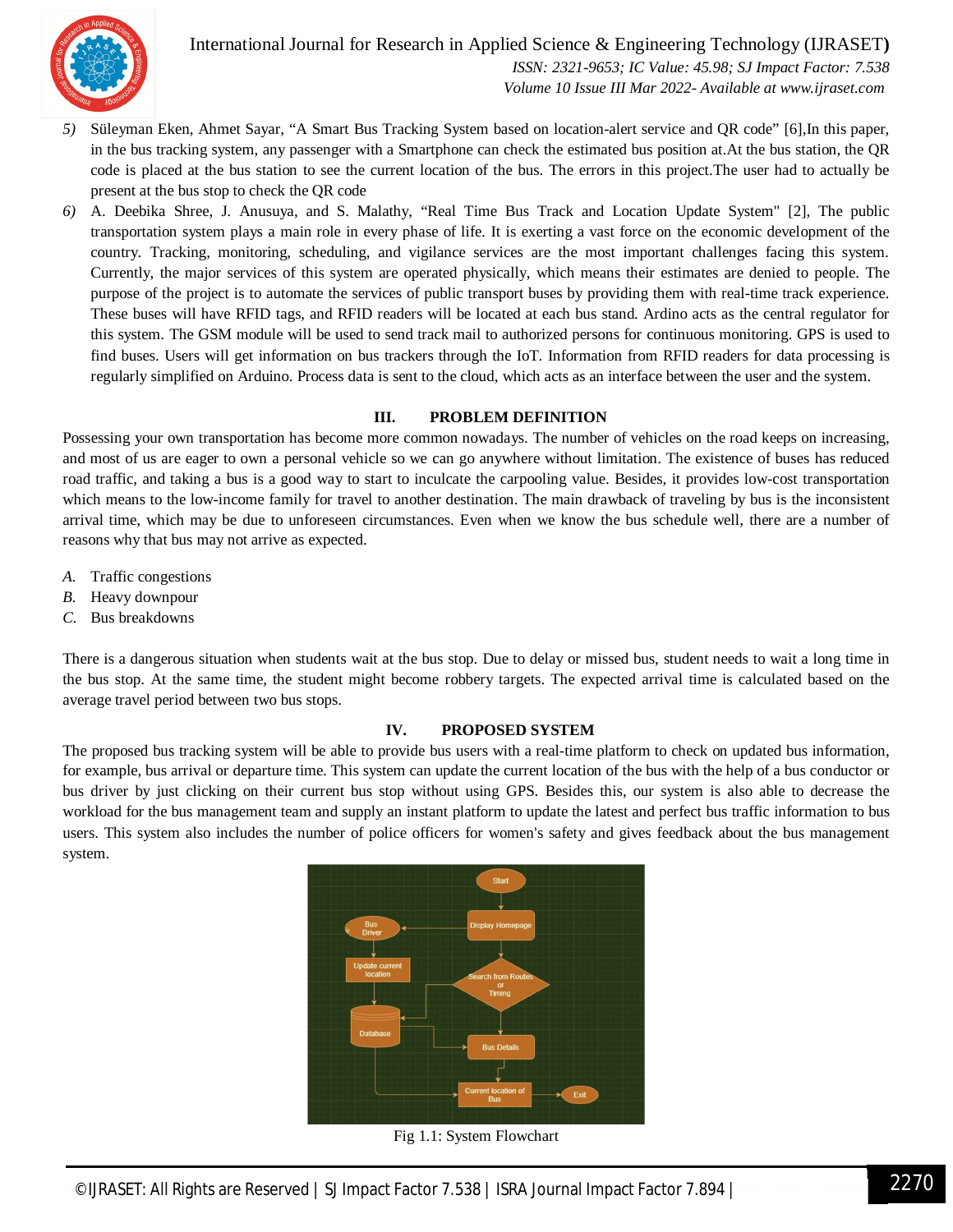

International Journal for Research in Applied Science & Engineering Technology (IJRASET**)**

 *ISSN: 2321-9653; IC Value: 45.98; SJ Impact Factor: 7.538 Volume 10 Issue III Mar 2022- Available at www.ijraset.com*

#### **V. OBJECTIVES**

Implementing this system primarily provides information about bus transportation in the cities. It keeps information like bus routes and stops.This system uses the BEST bus route finder, so the user can find the exact bus number from one point to another as well as stops for that particular bus. It also provides a timetable of the bus services as per their timings. This system provides a platform that allows the bus management team to update the bus schedule through the Internet instead of posting paper copies of the bus timetable on the notice board. It reduces the workload of bus management team, and they can utilize the time on other matters in order to enhance the quality of bus service. The main goal of the proposed work is to improve the bus system by adding the necessary additional features to the application, like accurate bus timings, correct bus numbers. Emergency situations can also be informed to the Bus Management.

#### **VI. SYSTEM ARCHITECTURE**

This chapter describes features, fragments, classes, architecture, and the application itself by providing necessary information about major components. First, overall information is given along with the project's components and classes. Subsequently, the architectural facts of the application are discussed. The bus-guided application is mostly used by local people to avoid problems such as traffic in major cities.





#### Modules

- *1) User:* This system is a fully mobile responsive webpage which can help users get details of the bus as per their needs. In this system, users can get the bus details in two ways: they can view them according to the routes of the bus and the bus timing, which perfectly guides users to choosing the right bus, and also helps interchange the bus to go to a particular destination.
- *2) Driver:* In this module, the driver can update the current location of the bus with the help of a bus conductor or bus driver by just clicking on their current bus stop in the interface.
- *3) Admin:* It is a static login ID and password. The admin can be able to add buses and their details like timing, driver name, contact number of the driver, bus number, etc. Admin can edit the bus driver's name, change the bus driver, view the bus driver's details, and change the routes of the bus. Admin can add bus driver information and allow bus drivers to update their location. This system is also able to reduce the workload for the bus management team and provide an immediate platform to update the latest and most accurate bus traffic information to bus users.

#### **VII. METHODOLOGY**

The system allows a user to track their bus from the Web app. With the help of tracking, users can see how far the bus is from their location. This allows users to plan their routes and travel accordingly. This system will also give the approximate time and show the fare. This will reduce the wait time, increase willingness to pay, and improve customer satisfaction. The driver/conductor will send its coordinates continuously to our server, where the data will be stored. When the user selects that exact bus ID, its location will be retrieved from the server and revealed on the map. The location information is fetched from the online database, which receives the data concerning the location from a separate application used by drivers and conductors on the bus. This helps in maintaining the uniqueness of the bus while displaying it on the user interface.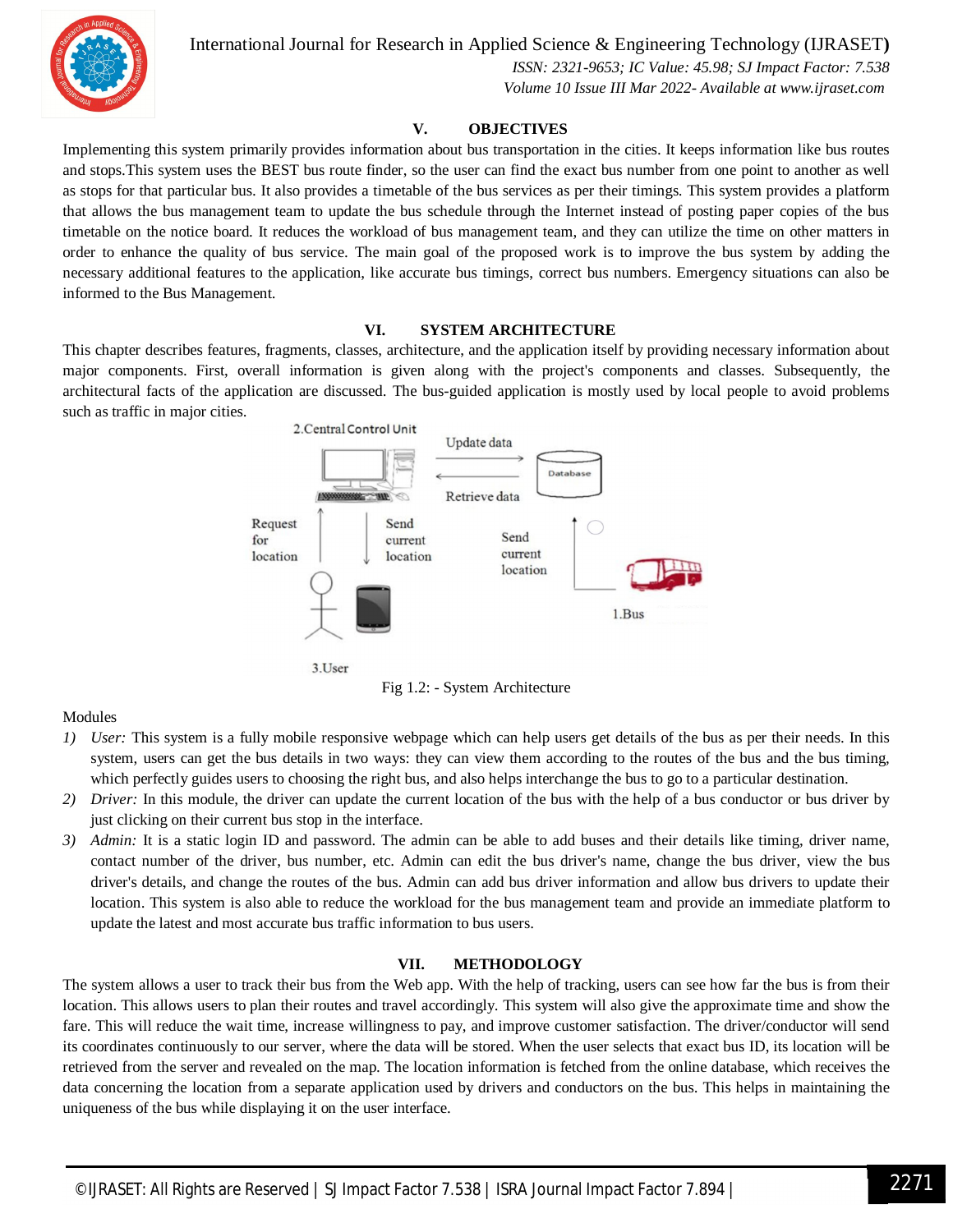

#### International Journal for Research in Applied Science & Engineering Technology (IJRASET**)**

 *ISSN: 2321-9653; IC Value: 45.98; SJ Impact Factor: 7.538*

 *Volume 10 Issue III Mar 2022- Available at www.ijraset.com*

#### **VIII. CONCLUSION AND FUTURE SCOPE**

While waiting for the bus, many people, like regular travelers or tourists, get impatient and anxious if they don't know when the bus will arrive. For the bus management side, it becomes very difficult to provide an accurate schedule for bus users due to some uncertainties that may happen on the road, such as traffic jams or bus breakdowns. When a bus is delayed, the bus management side could not inform the public as they don't have a platform to inform bus users in real-time. In order to overcome this drawback, our bus application will come in hand providing a platform for bus users to check on the bus status, arrival time, bus routes, and information of different bus timing with their bus stop in anytime and anywhere. Sustainable urban mobility is a key factor for a citizen's quality of life, as an increasingly large percentage of the population lives in urban areas. It also provides a platform for a bus service provider to update the latest information to you sir and monitor bus status.

#### **REFERENCES**

- [1] Shared S, Bagavathi Sivakumar P, Anantha Narayanan V, " The Smart Bus for Smart City –A real-time implementation", IEEE International Conference Advanced Networks and Telecommunications Systems (ANTS), 2016.
- [2] Reshma Rathod,"Smart assistance for public transport system" International Conference on Inventive Computation Technologies (ICICT), 2016.
- [3] G. Raja, D. Naveen Kumar, G. Dhanateja, G. V. Karthik, Y. Vijay Kumar, "Bus Position Monitoring system to facilitate the passenger," IEEE and Advanced technology (IJESAT), Volume -3 , Issue-3 pp: 132-135, 2014.
- [4] Shekhar Shinde, Vijay Kumar Nagalwar, Nikhil Shinde ,B.V.Pawar,"Design of E-City Bus Tracking System ," Int. journal of Engineering Research and application, ISSN: 2278 9622 , Vol 4, Issue 4 (Version 9), pp: 114-117,April 2014.
- [5] Abid khan , Ravi Sharma ,"GPS-GSM based tracking system," International Journal of Engineering Trends and Technology, Vol.3, Issue 2, pp: 161-164,2012.
- [6] Pankaj Verma, J. S. Bhatia, "Design and development of GPS GSM based tracking system with Google map based monitoring, "International Journal of Computer Science, Engineering and Applications, Vol. 3, No.3, June 2013.